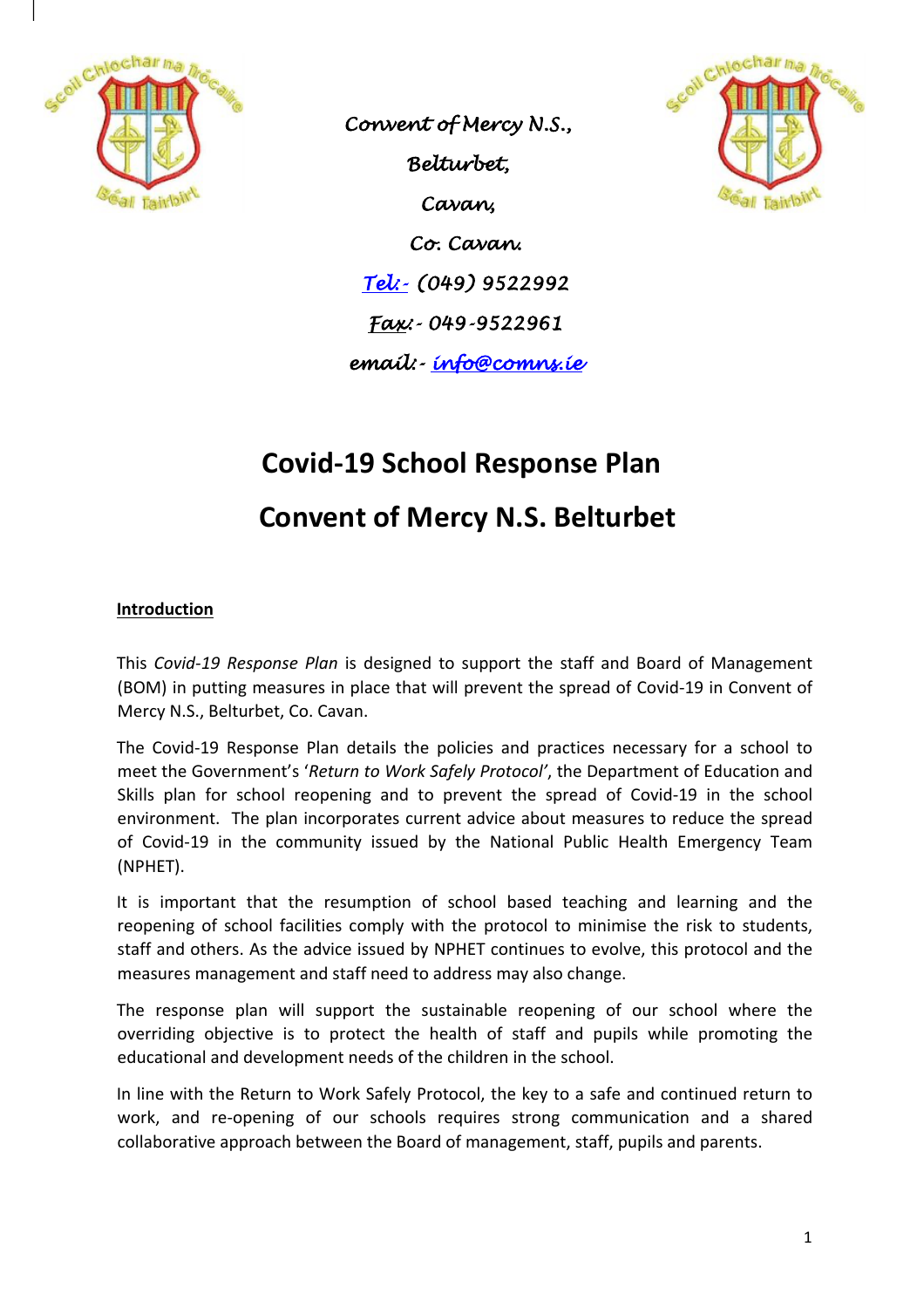This document aims to provide details of:

- **1. COVID-19 School Policy**
- **2. Planning and Preparing for Return to School**
- **3. Return to work safely and Lead Worker Representative(s**)
- **4. Safety Statement and Risk Assessment**
- **5. General advice to prevent the spread of the virus**
- **6. Procedure for Returning to Work (RTW)**
- **7. Control Measures**
- **8. Dealing with a suspected case of Covid-19**
- **9. Staff Duties**
- **10. Covid related absence management**
- **11. Employee Assistance and Wellbeing Programme**

The assistance and cooperation of all staff, pupils, parents/guardians, contractors and visitors is critical to the success of the plan.

Every effort is made to ensure the accuracy of the information provided in this document. However, should errors or omissions be identified, please notify us so that appropriate measures can be taken to rectify same.

**Note:** The plan is a live working document and may be reviewed and amended to take into account new guidance from www.gov.ie, www.dbei.ie www.hse.ie, www.hpsc.ie, www.hsa.ie; www.education.ie;

#### **1. Convent of Mercy N.S. COVID-19 Policy**

This COVID-19 policy outlines our commitment as a school to implement the plan and help prevent the spread of the virus. The policy will be signed and dated by the Principal and Chairperson of the Board of Management and brought to the attention of staff, pupils, parents and others.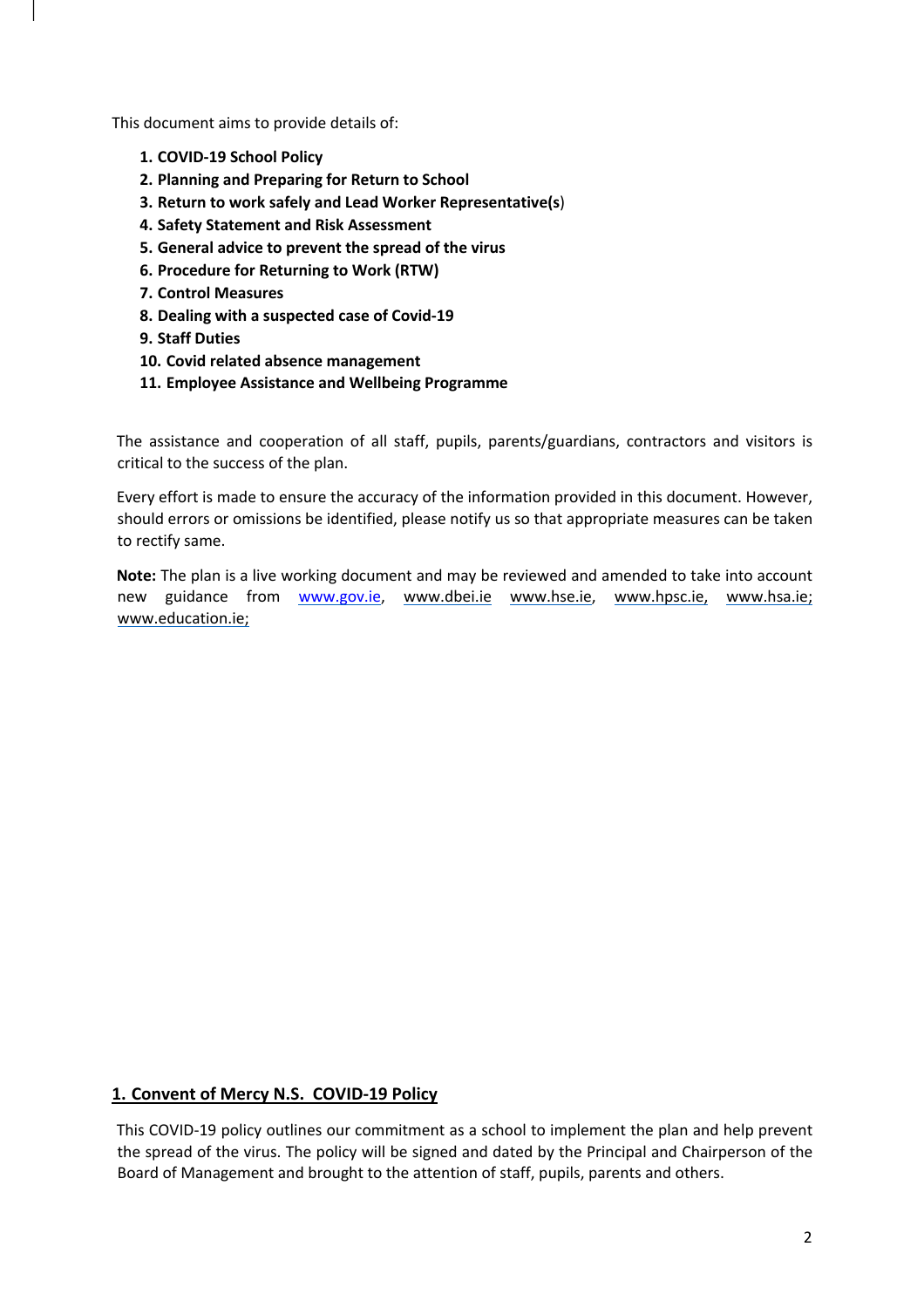# **COVID 19 Policy Statement**

Convent of Mercy N.S., Belturbet is committed to providing a safe and healthy workplace for all our staff and a safe learning environment for all our pupils. To ensure that, we have developed the following COVID19 Response Plan. The BOM and all school staff are responsible for the implementation of this plan and a combined effort will help contain the spread of the virus.

We will:

- continue to monitor our COVID-19 response and amend this plan in consultation with our staff
- provide up to date information to our staff and pupils on the Public Health advice issued by the HSE and Gov.ie
- display information on the signs and symptoms of COVID-19 and correct hand-washing techniques
- agree with staff, a worker representative who is easily identifiable to carry out the role outlined in this plan in relation to summer provision
- inform all staff and pupils of essential hygiene and respiratory etiquette and physical distancing requirements
- keep a contact log to help with contact tracing
- adapt the school to facilitate physical distancing as appropriate in line with the guidance and direction of the Department of Education and Skills
- ensure staff and pupils engage with the induction / familiarisation briefing provided by the Department of Education and Skills
- implement the agreed procedures to be followed in the event of someone showing symptoms of COVID-19 while at school
- provide instructions for staff and pupils to follow if they develop signs and symptoms of COVID-19 during school time
- implement cleaning in line with Department of Education and Skills advice

All school staff will be consulted on an ongoing basis and feedback is encouraged on any concerns, issues or suggestions.

This can be done through the Lead Worker Representative and Deputy LWR: Mrs. Deirdre Walsh & Ms. Arelene Brady

*Signed: - Alan Traynor* Date: Janaury 2022.

Alan Traynor (Chairperson, B.O.M ).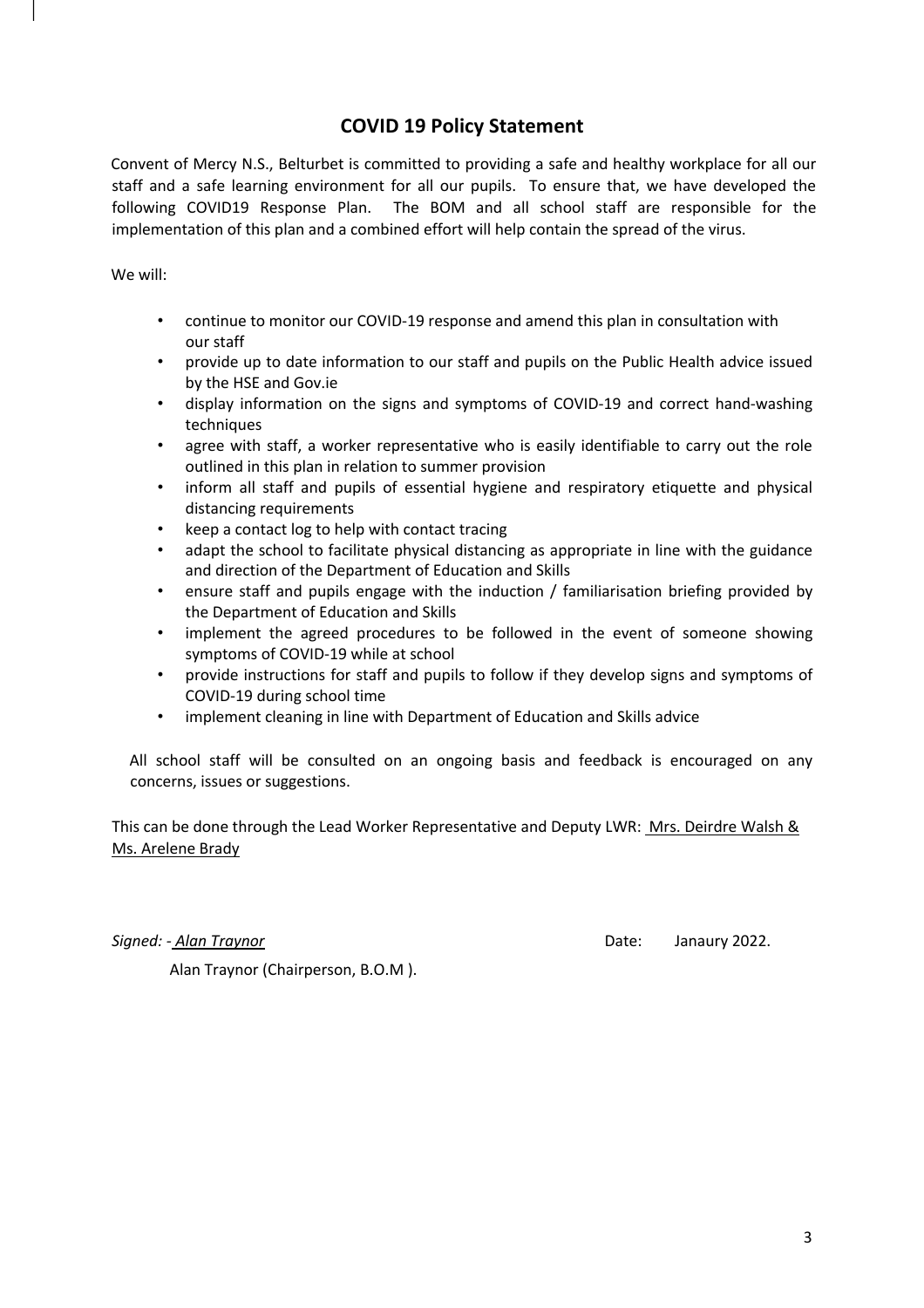## **2. Planning and Preparing for Return to School**

The Board of Management aims to facilitate the resumption of school based teaching and learning and the return to the workplace of staff. The return to the work must be done safely and in strict adherence to the advice and instructions of public health authorities and the Government.

Details for the reopening of the school facility and the applicable controls are outlined in this document.

## **3. School Buildings**

Before re-opening schools in the new school year schools are reminded to check the following:

- Does the water system need flushing at outlets following low usage to prevent Legionella disease;
- Has school equipment and mechanical ventilation been checked for signs of deterioration or damage before being used again;
- Have bin collections and other essential services resumed.

## **4. Signage**

Schools will be required to display signage outlining the signs and symptoms of COVID-19 and to support good hand and respiratory hygiene. The following is a link to the dedicated area of the Health Protection and Surveillance Centre (HPSC) website where there are a number of posters, including those appropriate for primary school pupils, located. Irish versions are also available here.

#### https://www.hpsc.ie/a-z/respiratory/coronavirus/novelcoronavirus/posters/

Schools can download the posters and display in prominent areas such as offices, corridors, staffroom area, classrooms and toilets. Schools do not need to do this now as the posters may be updated during the summer and further information will issue on signage closer to the planned reopening.

#### **5. Procedure for Returning to Work (RTW)**

In order to return to the workplace, staff must complete a **Return to Work (RTW)** form, which is available electronically or from the Principal. A hard copy is attached also at **Appendix 1.**

A RTW form should only be completed **at least 3 days** prior to any proposed date of return to the workplace.

On receipt of the completed form the Principal will provide: details of the **Induction Training** for completion by staff prior to the return to the workplace and details of any additional health and safety measures in place in the school to facilitate the staff member's return to the school facility.

**Note: Induction Training for staff will be developed by the Department in consultation with stakeholders and made available for all schools and staff.**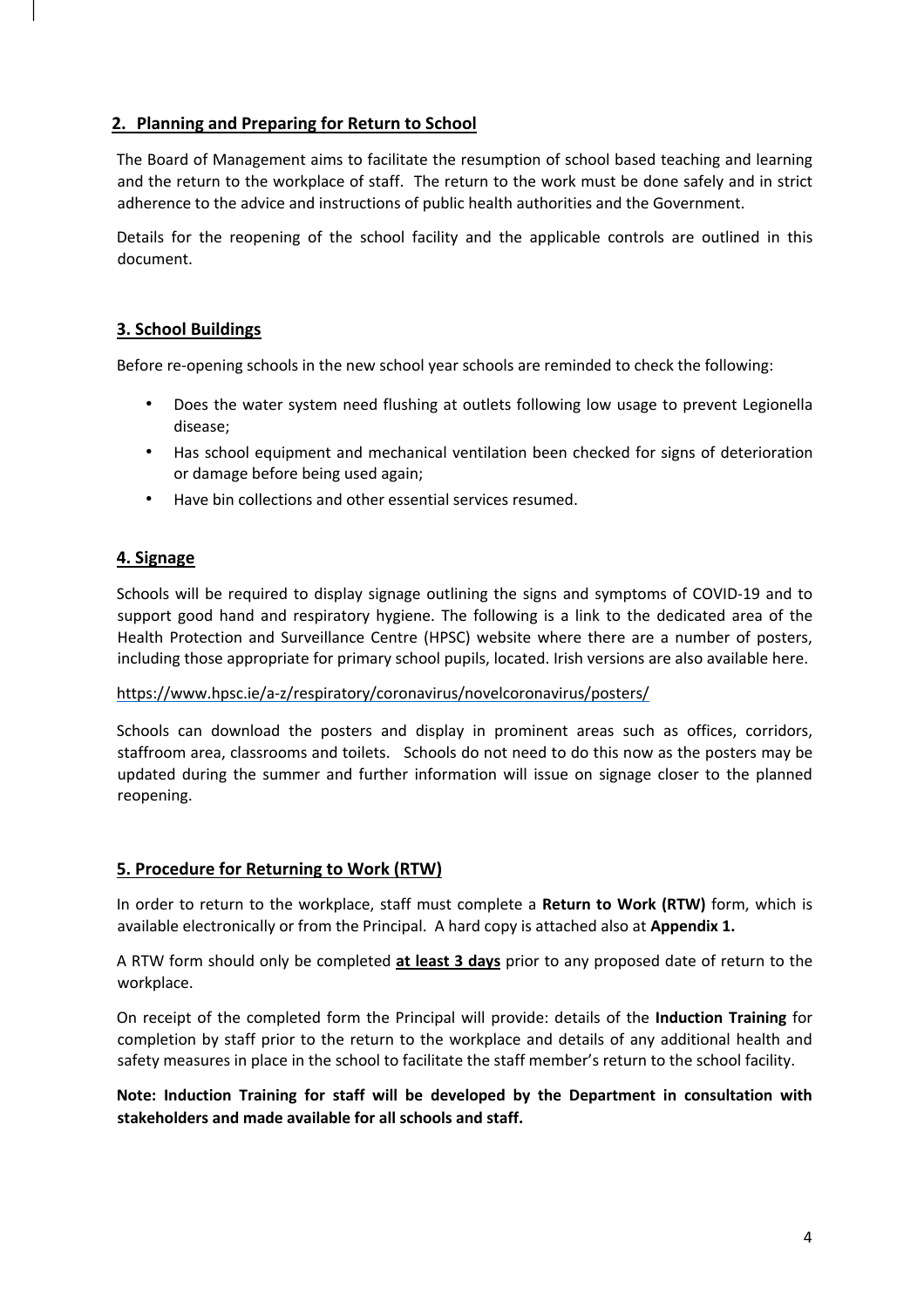#### **6. Return to work safely and Lead Worker Representative**

Responsibility for the development and implementation of the Covid-19 Response Plan and the associated control measures lies primarily with the Board of Management and the School Leadership.

The Return to Work Safely protocol provides for an agreed procedure between management and staff to appoint a Lead Worker Representative to carry out a specific role.

**Note: The process for appointment of the Lead Worker representative in schools will be agreed centrally between the Department of Education and Skills and the education partners. That process, once agreed, will be circulated to all schools in advance of the re-opening of schools.** 

The role of the worker representative is to ensure that Covid-19 measures are adhered to in the workplace as follows:

- Work collaboratively with the employer to ensure, so far as is reasonably practicable, the safety, health and welfare of employees in relation to COVID-19.
- Promote good hygiene practices such as washing hands regularly and maintaining good respiratory etiquette along with maintaining social distancing in accordance with public health advice.
- Assist with the implementation of measures to suppress COVID-19 in the school.
- Monitor adherence to measures put in place to prevent the spread of COVID-19.
- Consult with colleagues on matters relating to COVID-19 in the school.
- Make representations on behalf of their colleagues on matters relating to COVID-19 in the workplace.

If a staff member has any concerns or observations in relation to the Covid-19 Response Plan and control measures or the adherence to such control measures by staff, parents/guardians, contractors or visitors, he/she should contact the lead worker who is the Principal and she will engage with the BOM if necessary.

Name of Lead Worker Representative & Deputy LWR: Mrs Deirdre Walsh & Ms. Arelene Brady Contact details: 049 9522992

All staff, parents/guardians, contractors and visitors have a responsibility both as individuals and collectively to have due regard for their own health and safety and that of others and to assist with the implementation of the Covid-19 Response Plan and associated control measures.

#### **7. Safety Statement and Risk Assessment**

COVID-19 represents a hazard in the context of health and safety in the school environment. A template risk assessment to identify the control measures required to mitigate the risk of COVID-19 in school settings is attached at *Appendix 2.*

It is important that schools review their emergency procedures involving, fire safety, first aid, accidents and dangerous occurrences to consider any new risks that arise due to the school's COVID-19 Response Plan. Any changes to the schools existing emergency procedures should be documented.

Schools should also review their existing risk assessments to consider any new risks that arise due to the school's COVID-19 Response Plan. Any changes to the school's current risk assessments should also be documented.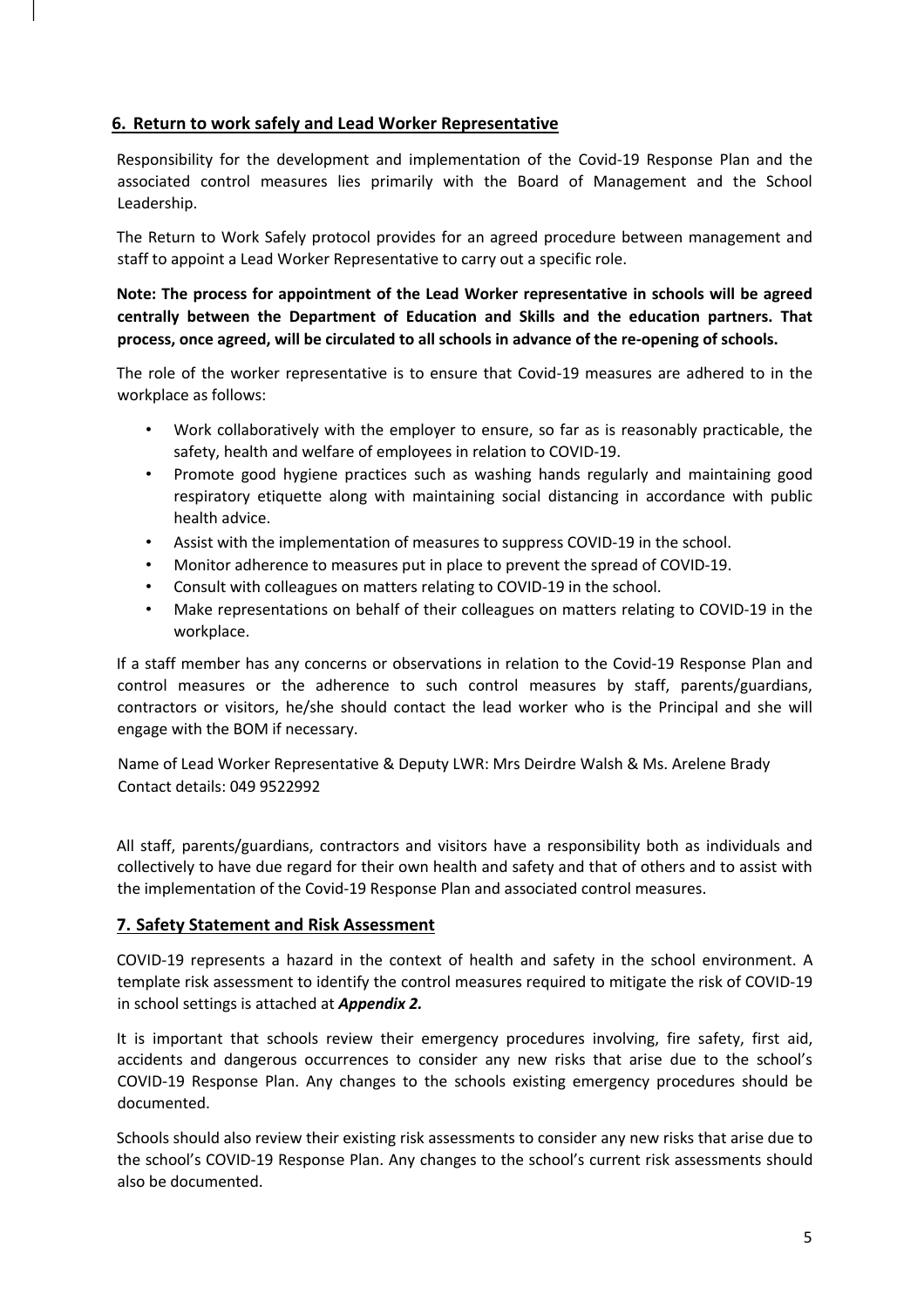#### **8. General advice to prevent the spread of the virus**

In order to prevent the spread of COVID-19 it is important to know and recognise the symptoms. They are:

- $\checkmark$  High temperature
- $\checkmark$  Cough
- $\checkmark$  Shortness of breath or breathing difficulties
- $\checkmark$  Loss of smell, of taste or distortion of taste

The best way to prevent the spread of COVID-19 in a school is to minimise the risk of introduction of the disease into the school setting in the first place.

This can be achieved through the following measures:

- Promote awareness of COVID-19 and its symptoms amongst staff, pupils, parents and visitors.
- Advise staff and parents of pupils who have symptoms of COVID-19 or other acute infectious diseases not to attend school, to phone their GP and follow the HSE guidance on self-isolation.
- Advise staff and parents of pupils who have been identified by the HSE as contact of a person with COVID19 not to attend schools and to follow the HSE advice on restriction of movement.
- Ensure that staff and pupils know what to do if they develop symptoms at school.
- Everyone entering the school building should be required to perform hand hygiene with hand sanitiser.
- Visitors to school during the day should be by prior arrangement and should be received at a specific contact point.

Staff, pupils and visitors should at all times adhere to the up to date advice and instructions of the public health authorities in relation to protecting oneself and others against the risk posed by the Covid-19 virus.

Updated advice from the HSE is available on its website – https://www2.hse.ie/coronavirus/

The Department of Education and Skills will ensure all updated advice is circulated to schools. Convent of Mercy N.S. Belturbet will arrange for this advice to be circulated to staff, pupils and visitors in a timely manner.

The Department has been working closely with the HSE and the Health Protection Surveillance Centre (HPSC) to develop health advice which has been tailored to the needs of schools in order to support schools in planning for reopening in autumn.

The advice will continue to be updated in line with public health advice generally and will inform the development of more detailed guidance for schools by the Department of Education. https://www.education.ie/en/covid-19/interim-recommendations-for-the-reopening-ofschools-and-educationalfacilities.pdf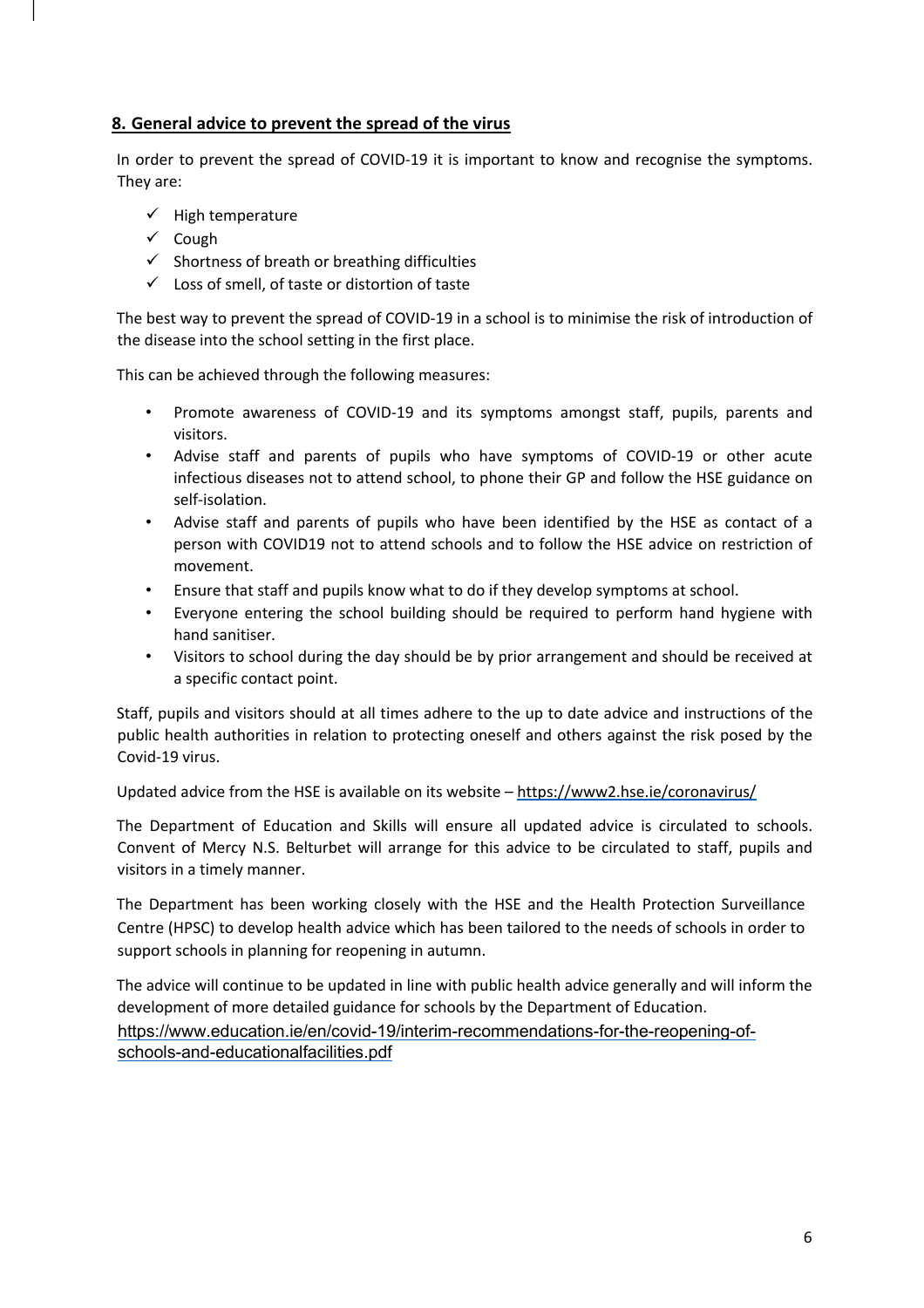#### **9. Managing the risk of spread of COVID-19 Wash your hands frequently**

Regular hand washing with soap and water is effective for the removal of COVID-19.

Follow the HSE guidelines on handwashing:

For advice from HSE on how to wash your hands the following link will be helpful: https://www2.hse.ie/wellbeing/how-to-wash-your-hands.html

#### **10. Hand Hygiene and Hand Sanitisers**

Hand hygiene can also be achieved by the use of hand sanitisers (when hands are clean).

Hand sanitisers are more readily deployed in school settings to avoid disruption to teaching and learning and to avoid congestion of staff and pupils waiting to use hand washing facilities.

They will be available at entry and exit points and in each classroom.

#### *Avoid touching eyes, nose and mouth*

Why? Hands touch many surfaces and can pick up viruses. Once contaminated, hands can transfer the virus to your eyes, nose or mouth.

#### **11 Ventilation**

**The Department has published updated guidance (May 2021) 'Practical Steps for the Deployment of Good Ventilation Practices in Schools' 'Carbon Dioxide and Carbon Dioxide Monitors' (May 2021) and 'Room Air-Cleaner Guidance for Schools' (December 2021).**

**The guidance sets out an overall approach for schools that windows should be open as fully as possible when classrooms are not in use (e.g. during break times or lunch-times (assuming not in use) and also at the end of each school day) and partially open when classrooms are in use. Classroom doors may also be left open during the day to increase airflow/natural ventilation. Children should be brought out to yard regularly during the day. Classroom windows and doors should be left fully open to allow for ventilation.** 

**CO2 monitors are provided in each classroom in the school. These monitors will allow staff to monitor the air quality of the room and react accordingly. Staff should ensure that windows are opened each morning and no obstructions are present.**

**HPEA filters have also been bought for every room in the school. These high quality filters remove at least 99.97% of particles from the air. HEPA filters are a common component found in air purifiers which filter the air in order to clean it.**

**Any issues should be brought to the attention of the LWR.** 

**Windows and doors of communal areas, corridors, staff room etc. should also be open daily. The DES Guidance provides that good ventilation can be achieved in classrooms without causing discomfort, particularly during cold**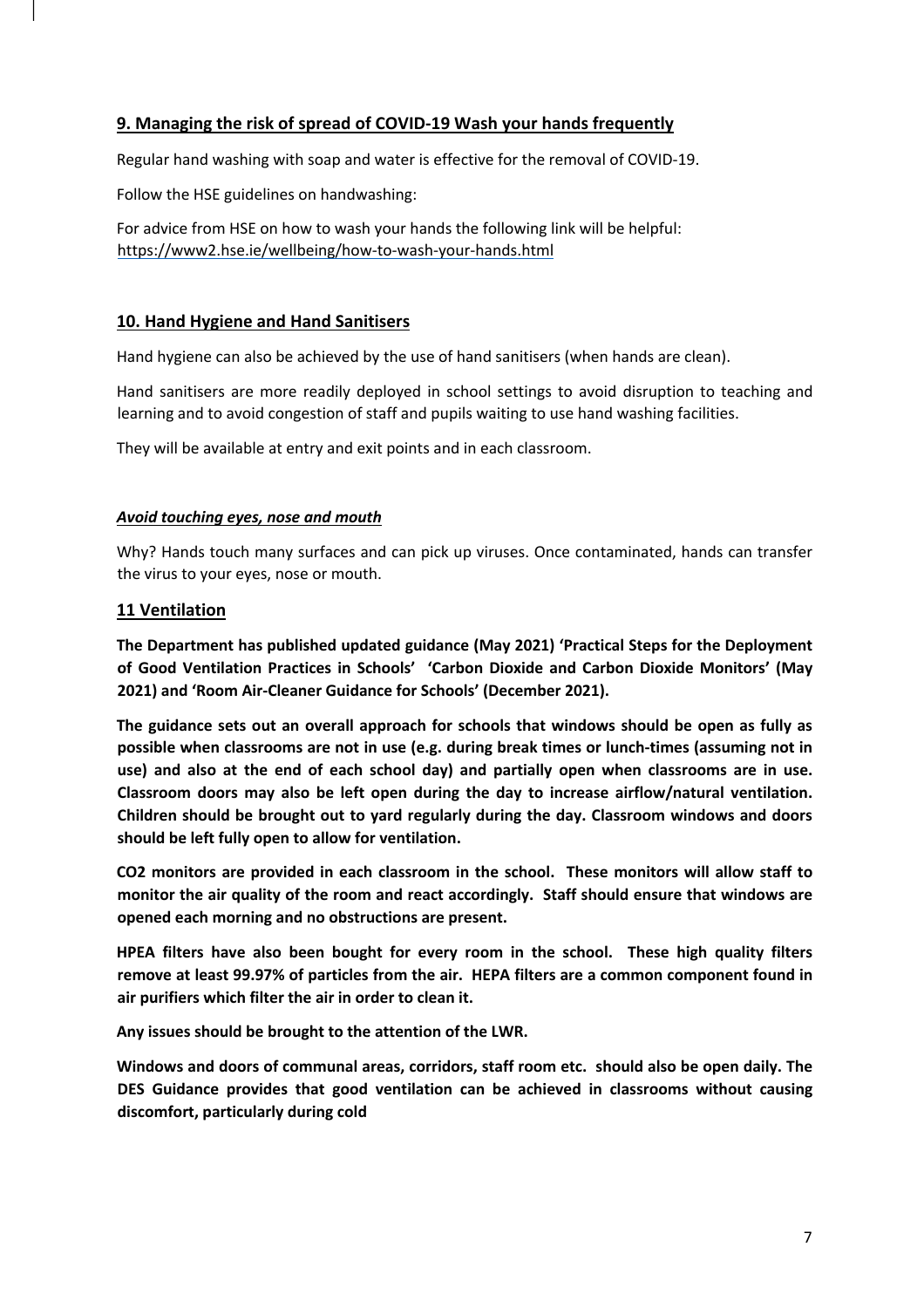## **12. Physical distancing**

Physical distancing is recommended to reduce the spread of infection in the workplace.

**Guidance on the physical distancing requirements will be informed by public health advice for schools. Interim public health advice has been received from the** (**Health Protection Surveillance Centre) HPSC and is available at this link as outlined above. This advice will be updated over the summer period and the Department will work with the education partners to implement this advice for the safe re-opening of schools.** 

#### **13. Practice respiratory hygiene**

Make sure you, and the people around you, follow good respiratory hygiene. This means covering your mouth and nose with a tissue or your bent elbow when you cough or sneeze. Then dispose of the used tissue immediately.

By following good respiratory hygiene, you protect the people around you from viruses such as cold, flu and Covid19.

Good hygiene practices and washing your hands properly and regularly can help stop the spread of the virus. It is, therefore, crucial that all staff adhere to this advice and adopt the following practices as strictly as possible.

#### **Do**

- Wash your hands properly and often
- Cover your mouth and nose with a tissue or your sleeve when you cough and sneeze
- Put used tissues into a bin and wash your hands
- Clean and disinfect frequently touched objects and surfaces.

#### **Do Not**

- Touch your eyes, nose or mouth if your hands are not clean
- Share objects that touch your mouth for example, bottles, cups, cutlery, etc.

#### **14. People at very high risk (extremely vulnerable):**

Current public health guidelines have identified groups who are defined as being at very high risk. The HSE has set out these groups, which include people who:

The list of people in very high risk groups include people who:

- are over 70 years of age even if you're fit and well
- have had an organ transplant
- are undergoing active chemotherapy for cancer
- are having radical radiotherapy for lung cancer
- have cancers of the blood or bone marrow such as leukaemia, lymphoma or myeloma who are at any stage of treatment
- are having immunotherapy or other continuing antibody treatments for cancer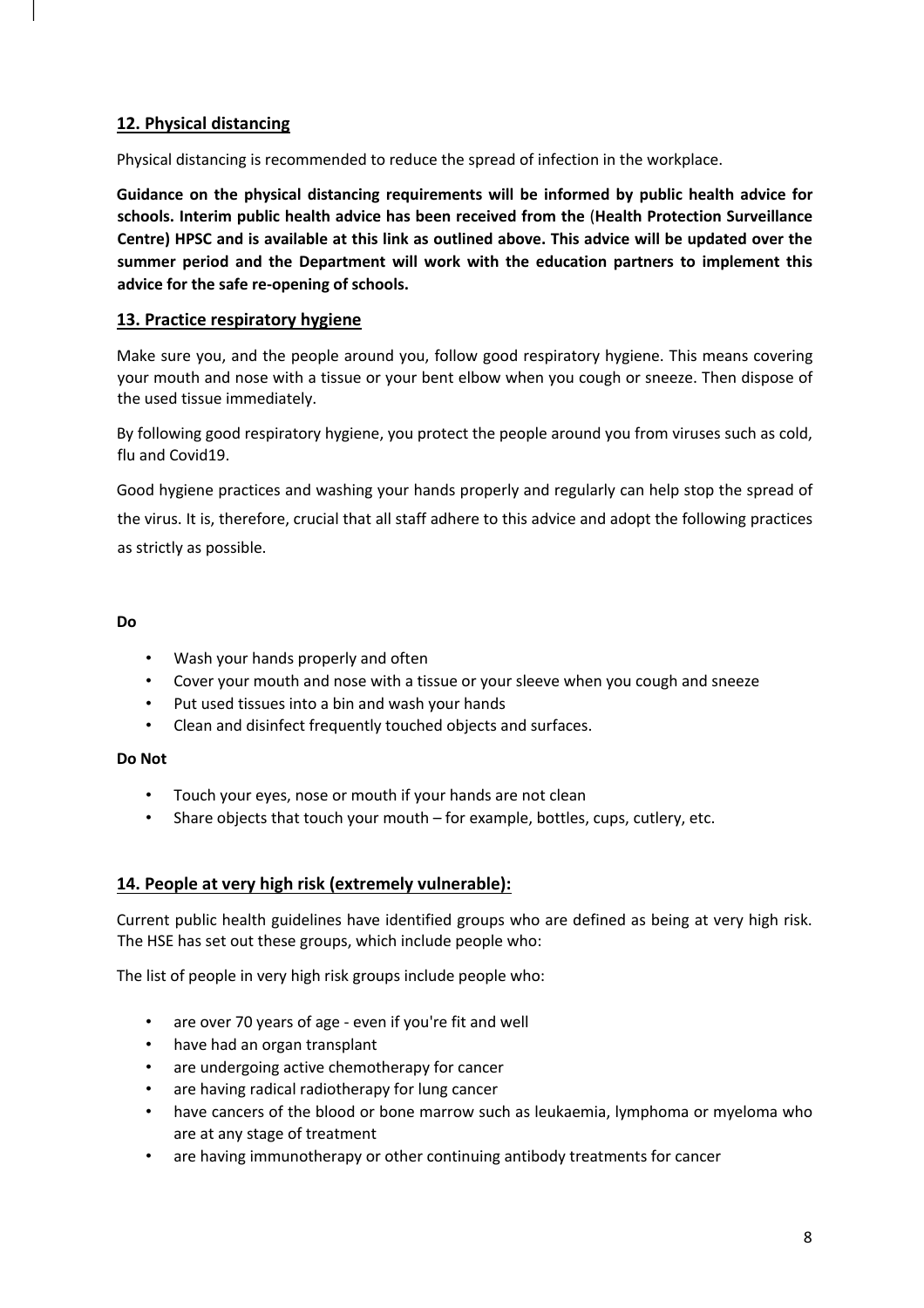- are having other targeted cancer treatments which can affect the immune system, such as protein kinase inhibitors or PARP inhibitors
- have had bone marrow or stem cell transplants in the last 6 months, or who are still taking immunosuppression drugs
- severe respiratory conditions including cystic fibrosis, severe asthma, pulmonary fibrosis, lung fibrosis, interstitial lung disease and severe COPD
- have a condition that means you have a very high risk of getting infections (such as SCID, homozygous sickle cell)
- are taking medicine that makes you much more likely to get infections (such as high doses of steroids or immunosuppression therapies)
- have a serious heart condition and you are pregnant

The advice for this group is available from the HSE. Staff who is in this group should self-declare on the Return to Work form if they believe that they are at very high risk. Details of the leave arrangements that will apply will be updated by the Department of Education and Skills.

If the Board/Principal is unsure whether or not staff falls into the very high-risk category, advice will be sought from the Occupational Health Service.

# **15. Control Measures**

A range of essential control measures have been implemented to reduce the risk of the spread of Covid-19 virus and to protect the safety, health and welfare of staff, pupils, parents/guardians and visitors as far as possible within the school .

These control measures are outlined in this document.

The control measures shall continue to be reviewed and updated as required on an ongoing basis.

It is critical that staff, pupils, parents/guardians and visitors are aware of, and adhere to, the control measures outlined and that they fully cooperate with all health and safety requirements.

*Staff, in particular, should note that they have a legal obligation under Section 13 of the Safety, Health and Welfare at Work Act 2005 to comply with health and safety requirements and to take reasonable care for the health and safety of themselves, their colleagues and other parties within the workplace.* 

The following control measures have been put in place:

#### **i. Return to Work Form**

Staff will be required to complete a RTW form at least 3 days prior to any return to the school facility (see section 2 above). The purpose of the RTW form is to get confirmation from staff that, to the best of his/her knowledge, he/she has no symptoms of Covid-19 and is not self-isolating or cocooning or awaiting the results of a Covid-19 test.

#### **ii. Induction Training**

All staff will undertake and complete Covid-19 Induction Training prior to returning to the school building. The aim of such training is to ensure that staff have full knowledge and understanding of the following: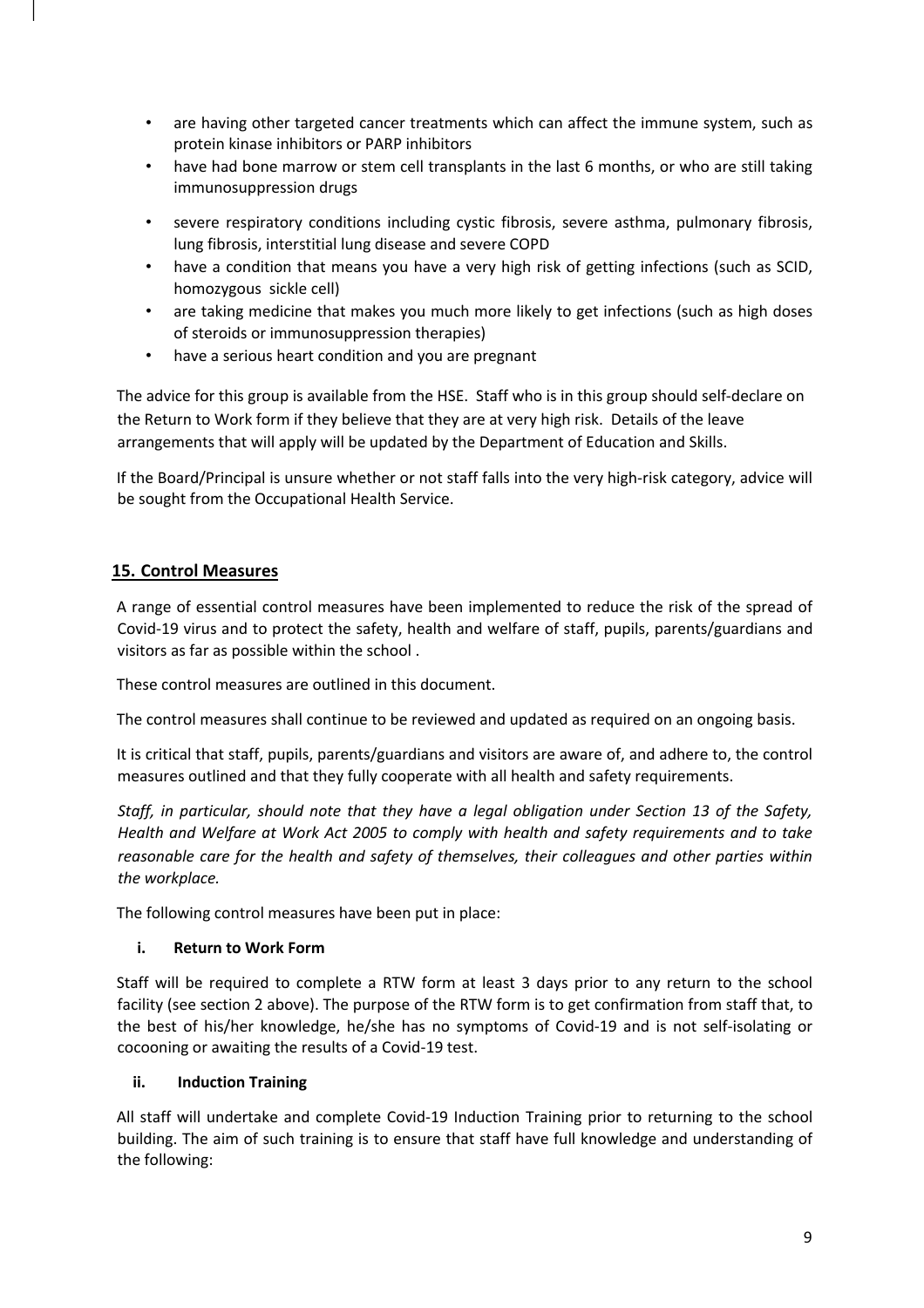- Latest up to-date advice and guidance on public health
- Covid-19 symptoms
- What to do if a staff member or pupil develops symptoms of Covid-19 while at school
- Outline of the Covid-19 response plan

Staff will be kept fully informed of the control measures in place in the school and their duties and responsibilities in preventing the spread of Covid-19 and with any changes to the control measures or guidance available from the public health authorities.

If a staff member is unsure about any aspect of the Covid-19 Response Plan, the associated control measures, or his/her duties, he/she should immediately seek guidance from the Principal.

**Note: Induction Training for reopening schools in the new school year will be developed by the Department in consultation with stakeholders and made available for all schools and staff.** The Department has prepared short induction training for schools operating the summer provision this year. It is intended that this training will be updated and become more comprehensive to cover all aspects of the return to school safely protocols. The Induction training for the Summer Provision may be of interest in the context of the kind of training which staff will need to undertake is available at the following link.

https://www.education.ie/en/Parents/Services/summerprovision/summer-educationprogramme2020.html#SchoolBased

#### **iii. Hygiene and Respiratory Etiquette**

It is crucial that all staff, pupils, parents/guardians, contractors and visitors are familiar with, and adopt, good hand and respiratory hygiene practices.

Guidance documentation and Information posters will be available at various locations within the school facility. Information posters will be prominently displayed at appropriate locations within the school facility including offices, corridors, staffroom area, classrooms and toilet areas. Such are intended to inform but also remind everyone about the importance of hygiene in preventing the spread of Covid-19 virus and protecting health and safety.

Handwashing facilities and/or hand sanitisers will be available at multiple locations within the school facility and should be available in each classroom.

The Department has arranged for a drawdown framework to be established to enable schools purchase hand sanitisers and any other necessary PPE supplies for use in the school. The procurement process for this framework has already commenced and it is intended these materials will be available in early August.

#### **iv. Use of Personal Protective Equipment (PPE)**

PPE will need to be used occasionally or constantly due to the nature of certain work activities or work areas.

Such include roles where:

- Where a suspected case of Covid-19 is identified while the school is in operation
- Accompanying children on a bus or car.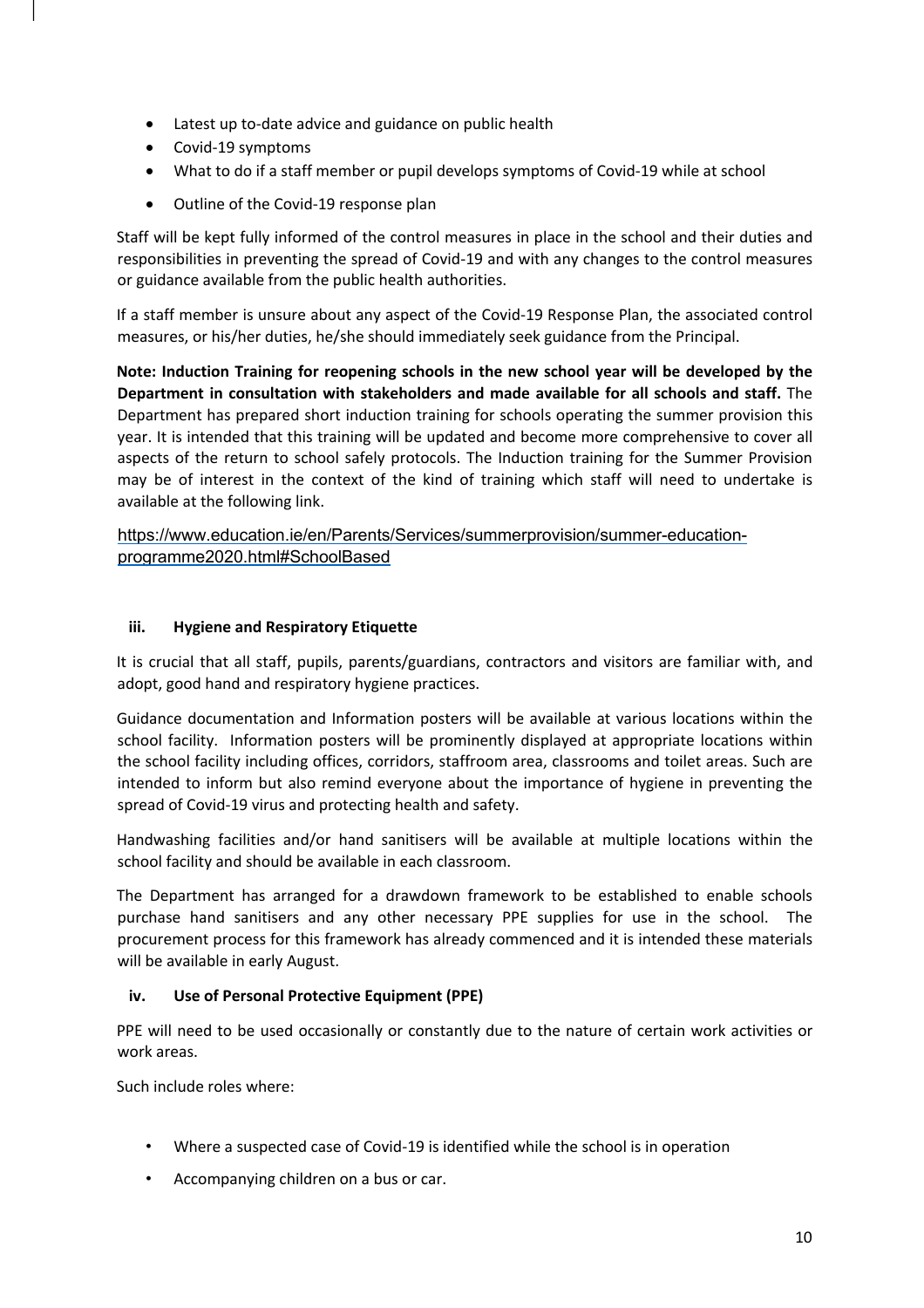Appropriate PPE will be available for dealing with suspected COVID-19 cases and for first aid. This will be updated as appropriate in line with advice from the HPSC.

Where staff provide healthcare to children with medical needs in the school environment they should apply standard precautions as per usual practice.

NPHET - FAQs-on-mask-wearing-06-12-2021 makes the following recommendations for use of face coverings in childcare and educational settings.

#### **Face Masks**

**Face coverings in Primary schools NPHET has recommended the wearing of face masks/coverings by children aged nine years and above on public transport**, in retail and other indoor public settings as already required for children aged 13 years and over. **They have also recommended that this is introduced for children in 3rd class and above in primary schools**. They have advised that this measure is being introduced on a temporary basis and is subject to review in mid-February 2022.

#### **Guidance on face masks/coverings in Primary schools**

Wearing a face covering or mask does not negate the need to stay at home if symptomatic.

#### **Wearing of face masks/coverings**

Pupils from third class and up in primary schools are required to wear a face mask/covering. The exemptions to this are set out below.

#### **Face masks/coverings**

Face masks/coverings act as a barrier to help prevent respiratory droplets from travelling into the air and onto other people when the person wearing the face mask/covering coughs, sneezes, talks or raises their voice. Face masks/coverings are therefore intended to prevent transmission of the virus from the wearer (who may not know that they are infected) to those with whom they come into close contact.

Face masks/coverings must not contain any slogans/logos/images that may cause upset or be deemed offensive to any member of the school community.

#### **Exemptions**

A medical certificate to certify that a person falls into a category listed below must be provided to the school on behalf of, any person (pupil) who claims that they are covered by the exemptions below:

- any pupil with difficulty breathing or other relevant medical conditions
- any pupil who is unable to remove the cloth face-covering or visor without assistance

• any pupil who has special needs and who may feel upset or very uncomfortable wearing the cloth face covering or visor, for example pupils with intellectual or developmental disabilities, mental health conditions, sensory concerns or tactile sensitivity.

Schools will be best placed to identify those children whose complex needs are such that the wearing of face covering may not be possible for them, and to discuss this with parents as required. In such circumstances a school may not require medical certification to provide an exemption to the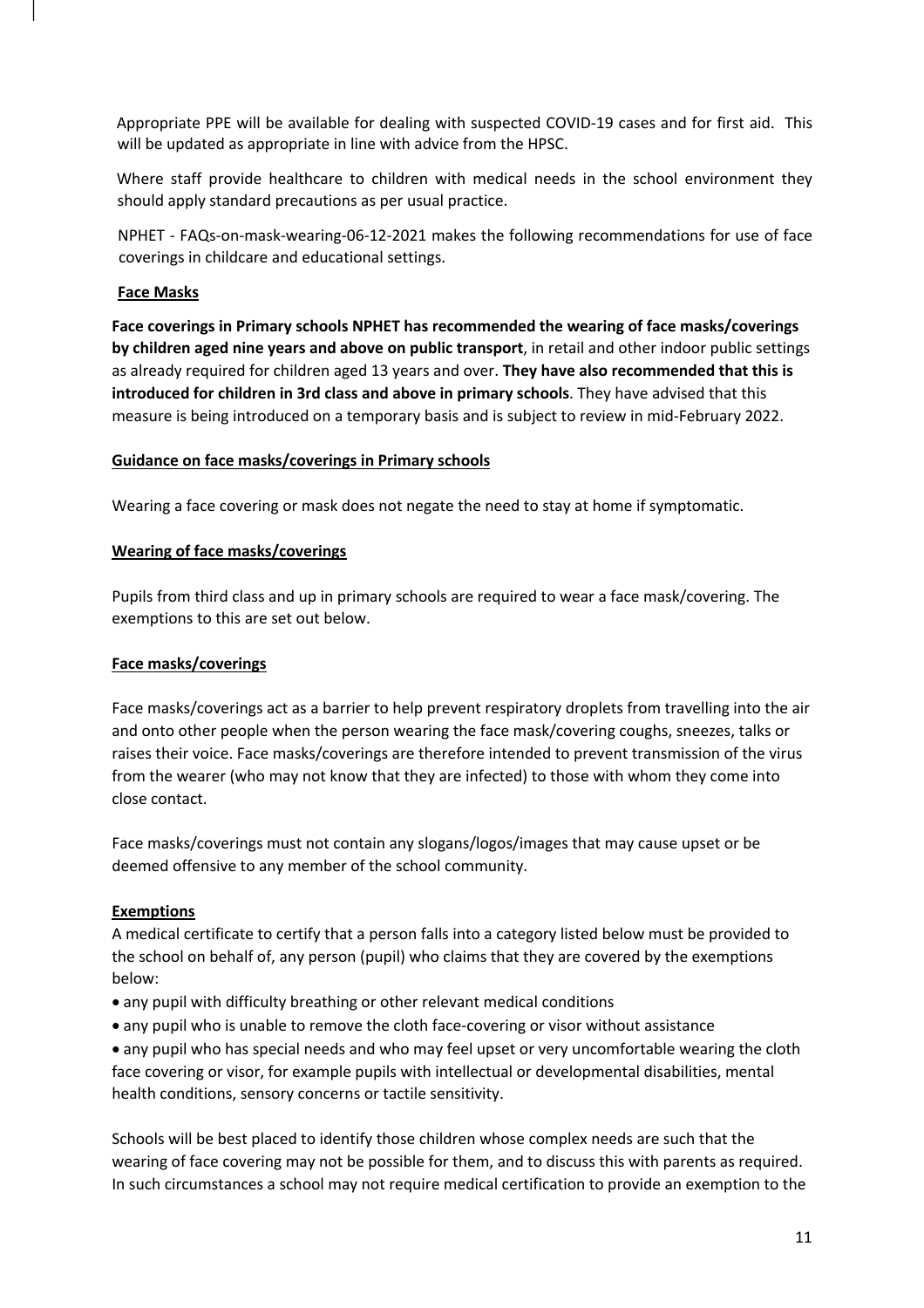wearing of face coverings. In other circumstances where a medical certificate is not provided that person (staff or pupil) will be refused entry to the school.

#### **Wearing of Gloves:**

The use of disposable gloves in the school setting by pupils or staff is not appropriate. It does not protect the wearer and may expose others to risk from contaminated gloves. Routine use of disposable gloves is not a substitute for hand hygiene.

#### **v. Cleaning**

Arrangements for more regular and thorough cleaning of areas and surfaces within the school will be made.

Regular and thorough cleaning of communal areas and frequently touched surfaces shall be conducted, in particular, toilets, door handles and kitchens. Cleaning will be performed regularly and whenever facilities or surfaces are visibly dirty.

All staff will have access to cleaning products and will be required to maintain cleanliness of their own work area. Under no circumstances should these cleaning materials be removed from the building.

Staff should thoroughly clean and disinfect their work area before and after use each day.

There will be regular collection of used waste disposal bags from classrooms , and other areas within the school facility**.** 

Shower facilities shall not be available for use by staff or pupils due to the increased risk associated with communal shower facilities and areas. This shall be reviewed in line with government guidance.

Staff must use and clean their own equipment and utensils (cup, cutlery,

plate etc.).

#### **vi. Access to the school building /contact log**

Access to the school facility will be in line with agreed school procedures.

Arrangement for necessary visitors such as contractors and parents/guardians with be restricted to essential purposes and limited to those who have obtained prior approval from the Principal.

The prompt identification and isolation of potentially infectious individuals is a crucial step in restricting the spread of the virus and protecting the health and safety of the individuals themselves and other staff, contractors and visitors at the workplace. A detailed sign in/sign out log of those entering the school facilities should be maintained. The school should maintain a log of staff and students contacts. In addition see visitor contact log at **Appendix 3.**

#### **vii. First Aid/emergency procedure**

The standard First Aid/Emergency procedure shall continue to apply in Convent of Mercy N.S. Belturbet

In an emergency or in case of a serious incident, call for an ambulance or the fire brigade on 112/999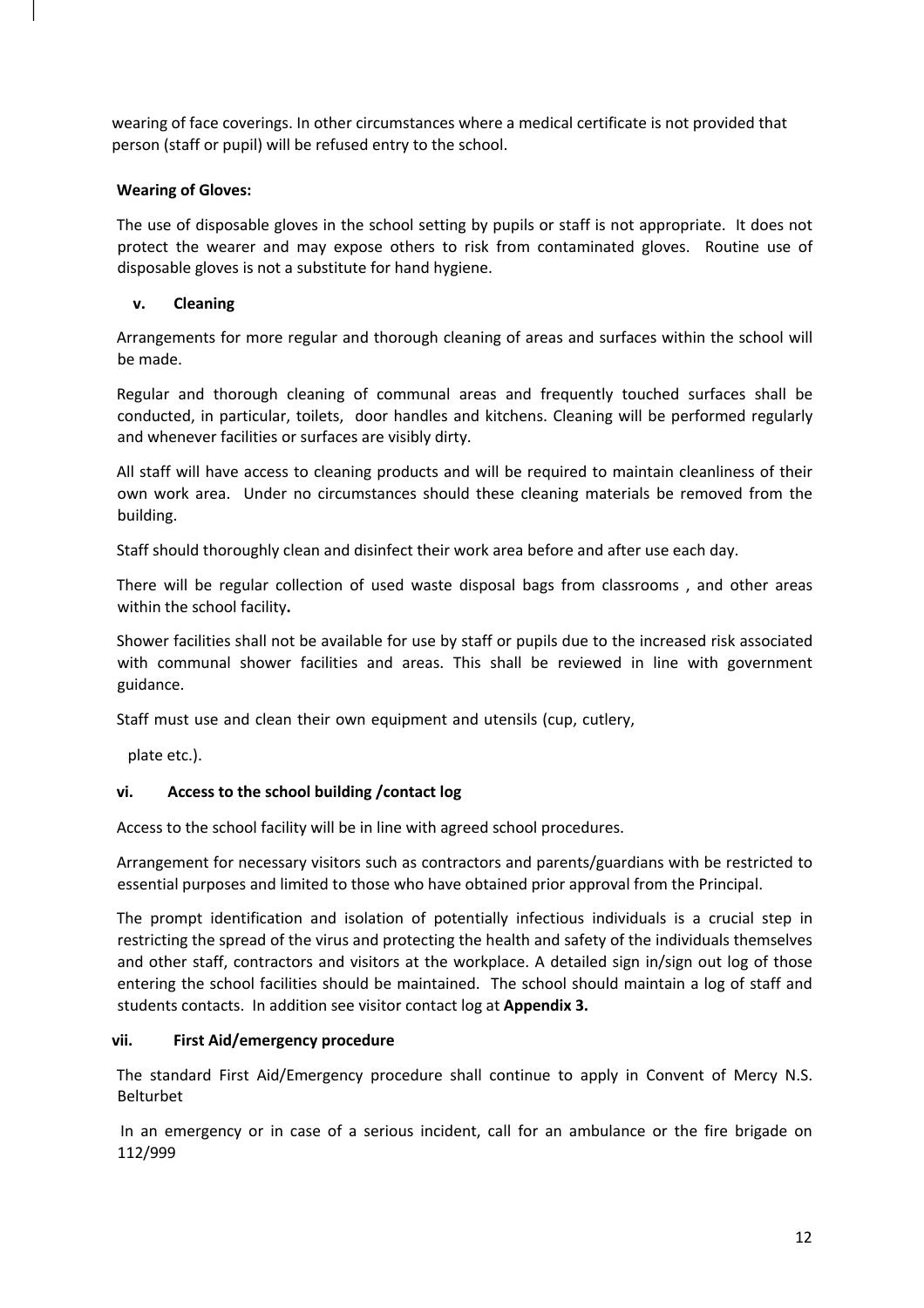Contact the principal or nearest first aider giving details of location and type of medical incident.

#### **16. Dealing with a suspected case of Covid-19**

Staff or pupils should not attend school if displaying any symptoms of Covid-19. The following outlines how Convent of Mercy N.S. Belturbet will deal with a suspected case that may arise during the course of the school day.

A designated isolation area should be identified within the school building. The possibility of having more than one person displaying signs of Covid-19 should be considered and a contingency plan for dealing with additional cases put in place. The designated isolation area should be behind a closed door and away from other staff and pupils.

If a staff member/pupil displays symptoms of Covid-19 while at work in Convent of Mercy N.S. Belturbet, the following are the procedures to be implemented:

- If the person with the suspected case is a pupil, the parents/guardians should be contacted immediately
- Isolate the person and have a procedure in place to accompany the individual to the designated isolation area via the isolation route, keeping at least 2 meters away from the symptomatic person and also making sure that others maintain a distance of at least 2 meters from the symptomatic person at all times
- Provide a mask for the person presenting with symptoms if one is available. He/she should wear the mask if in a common area with other people or while exiting the premises
- Assess whether the individual who is displaying symptoms can immediately be directed to go home/be brought home by parents and call their doctor and continue self-isolation at home
- Facilitate the person presenting with symptoms remaining in isolation if they cannot immediately go home. The individual should avoid touching people, surfaces and objects. Advice should be given to the person presenting with symptoms to cover their mouth and nose with the disposable tissue provided when they cough or sneeze and put the tissue in the waste bag provided
- If the person is well enough to go home, arrange for them to be transported home by a family member, as soon as possible and advise them to inform their general practitioner by phone of their symptoms. Public transport of any kind should not be used
- If they are too unwell to go home or advice is required, contact 999 or 112 and inform them that the sick person is a Covid-19 suspect.
- Carry out an assessment of the incident which will form part of determining follow-up actions and recovery
- Arrange for appropriate cleaning of the isolation area and work areas involved.

**The HSE will inform any staff/parents who have come into close contact with a diagnosed case via the contact tracing process. The HSE will contact all relevant persons where a diagnosis of COVID-19 is made. The instructions of the HSE should be followed and staff confidentiality is essential at all times.**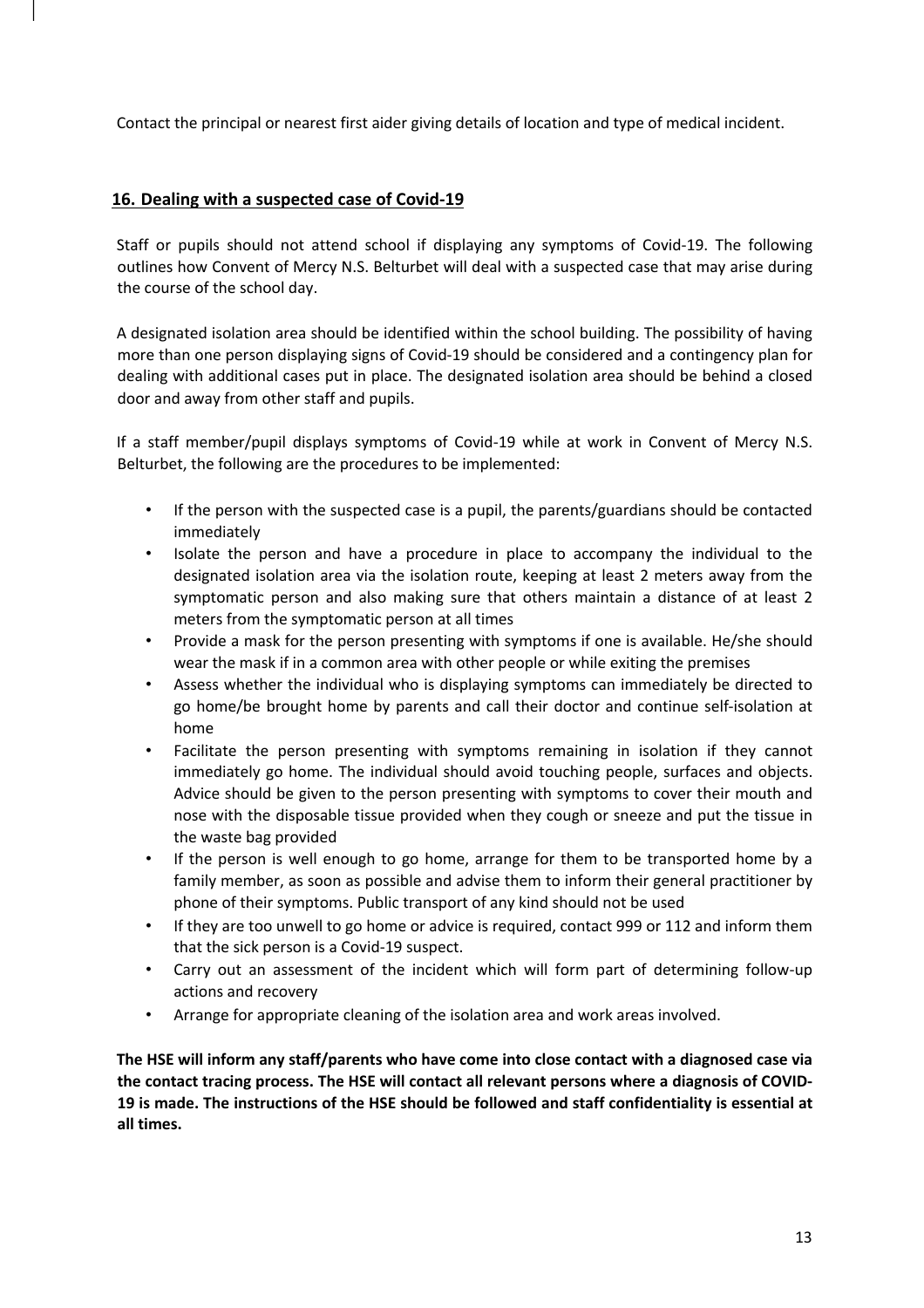# **17. Staff Duties**

Staff have a statutory obligation to take reasonable care for their own health and safety and that of their colleagues and other parties. In order to facilitate a safe return to work, these duties include, but are not limited to, the following:

- i. Adhere to the School Covid-19 Response Plan and the control measures outlined. The cooperation and assistance of all staff is essential to reduce the risk of spread of Covid-19 and to protect health and safety as far as possible within the school. All staff have a key role to play.
- ii. Coordinate and work with their colleagues to ensure that physical distancing is maintained.
- iii. Make themselves aware of the symptoms of Covid-19 and monitor their own well being.
- iv. Self-isolate at home and contact their GP promptly for further advice if they display any symptoms of Covid-19.
- v. Not return or attend school if they have symptoms of Covid-19 under any circumstances.
- vi. If they develop any symptoms of Covid-19 whilst within the school facility, they should adhere to the procedure outlined above.
- vii. Complete the RTW form before they return to work.
- viii. Must inform the Principal if there are any other circumstances relating to Covid-19, not included in the form, which may need to be disclosed to facilitate their safe return to the workplace.
- ix. Must complete Covid-19 Induction Training and any other training required prior to their return to school.
- x. Must be aware of, and adhere to, good hygiene and respiratory etiquette practices.
- xi. Keep informed of the updated advice of the publ**ic** health authorities and comply with same.
- xii.

# **18. Covid related Absence Management**

The management of a Covid-19 related absence will be managed in line with agreed procedures with DES as contained in Circular 0049/2020, 0027/2021, 0042/2021 and updated 0002/2022.

#### **19. Employee Assistance and Wellbeing Programme**

The Board of Management aims to protect and support the health and wellbeing of all staff (physical, mental, spiritual, etc.) both at work, whether in the school facility or at home and outside of work. The Board of Management is mindful that the support and promotion of staff health and wellbeing is particularly important in the current context where the Covid-19 pandemic has caused considerable challenges for, and disruption to, people's personal, family and social lives as well as their work arrangements.

The Board of Management aims to foster a culture and work environment that support healthy behaviours and staff wellbeing and shall continue to make health and wellbeing tools and guidance available to staff as well as organising support programmes initiatives and event.

These are challenging times for everyone. Should a staff member experience any stress or anxiety in respect of work or work arrangements, he/she should feel free to speak to the Principal.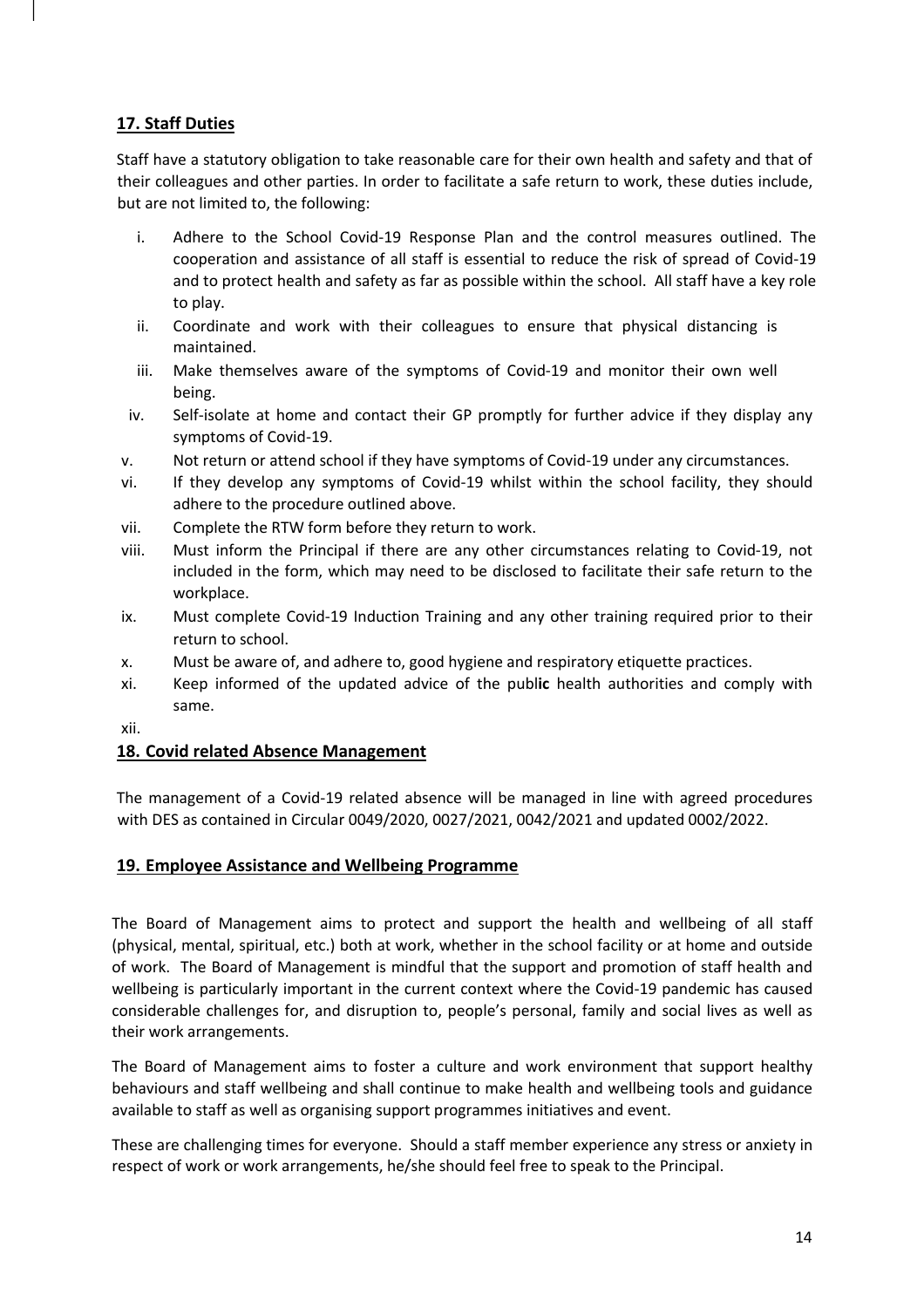#### **Appendix 1: Pre-Return to Work Questionnaire COVID-19**

# **Pre-Return to Work Questionnaire COVID-19**

This questionnaire must be completed by staff **at least 3 days** in advance of returning to work.

If the answer is Yes to any of the below questions, you are advised to seek medical advice before returning to work.

Name: \_\_\_\_\_\_\_\_\_\_\_\_\_\_\_\_\_\_\_\_\_\_\_\_

Name of School: Convent of Mercy N.S., Belturbet

Name of Principal/Acting Principal: Celine Clarke/Karen Gilroy Date: \_\_\_\_\_\_\_\_\_\_\_

|    | <b>Questions</b>                                                                                                                                                                                                | <b>YES</b> | <b>NO</b> |
|----|-----------------------------------------------------------------------------------------------------------------------------------------------------------------------------------------------------------------|------------|-----------|
| 1. | Do you have symptoms of cough, fever, high temperature, sore<br>throat, runny nose, breathlessness or flu like symptoms now or in<br>the past 14 days?                                                          |            |           |
| 2. | Have you been diagnosed with confirmed or suspected COVID-19<br>infection in the last 14 days?                                                                                                                  |            |           |
| 3. | Have you been advised by the HSE that you are you a close contact<br>of a person who is a confirmed or suspected case of COVID-19 in<br>the past 14 days?                                                       |            |           |
| 4. | Have you been advised by a doctor to self-isolate at this time?                                                                                                                                                 |            |           |
| 5. | Have you been advised by a doctor to cocoon at this time?                                                                                                                                                       |            |           |
| 6. | Have you been advised by your doctor that you are in the very high<br>risk group?<br>If yes, please liaise with Principal re return to work and follow the<br>agreed DES arrangements for very high risk groups |            |           |

I confirm, to the best of my knowledge that I have no symptoms of COVID-19, am not self-isolating or awaiting results of a COVID-19 test and have not been advised to restrict my movements.

Please note: The school is collecting this sensitive personal data for the purposes of maintaining safety within the workplace in light of the COVID-19 pandemic. The legal basis for collecting this data is based on vital public health interests and maintaining occupational health and this data will be held securely in line with our retention policy.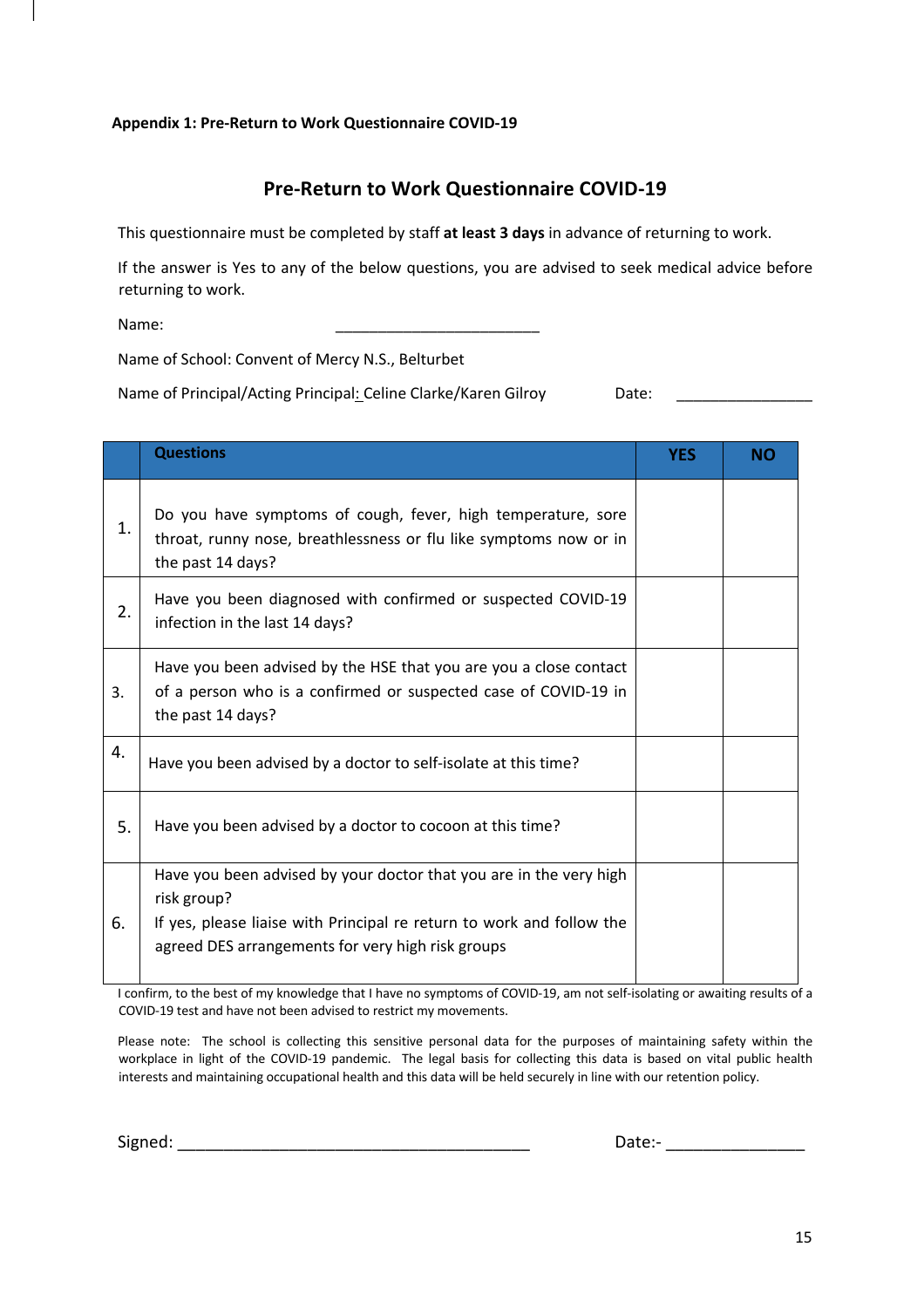# **Appendix 2**

# **Risk Assessment – Convent of Mercy N.S. Belturbet**

COVID-19 Risk (List identifies COVID-19 as the hazard and outlines control measures required to deal with this risk)

| <b>Hazards</b> | Is the<br>hazard<br>present?<br>Y/N | What is<br>the risk? | <b>Risk rating</b><br>$H = High$<br>M=Medium<br>$L = Low$ | Controls<br>(When all controls are in<br>place risk will be reduced)                                                                                            | Is this<br>control in<br>place? | Action/to do list/outstanding<br>controls<br>*Risk rating applies to<br>outstanding controls outlined in<br>this column                                                                                                                                                                                                                                                                                      | Person<br>responsible and date                                                      | Signature<br>when<br>action<br>completed |
|----------------|-------------------------------------|----------------------|-----------------------------------------------------------|-----------------------------------------------------------------------------------------------------------------------------------------------------------------|---------------------------------|--------------------------------------------------------------------------------------------------------------------------------------------------------------------------------------------------------------------------------------------------------------------------------------------------------------------------------------------------------------------------------------------------------------|-------------------------------------------------------------------------------------|------------------------------------------|
| COVID-19       | N                                   | <b>Illness</b>       | lН                                                        | School Covid19 Response Plan<br>in place in line with Department<br>of Education guidance and the<br>Return to Work Safely Protocol<br>and public health advice | Yes                             | <b>Examples of Actions</b><br>Follow public health guidance<br>from HSE re hygiene and<br>respiratory etiquette<br>Complete School COVID-19<br>Policy Statement<br>Return to Work Forms received<br>land reviewed<br>Induction Training provided<br>Contact log in place<br>Complete checklists as required:<br>School Management<br>How to deal with a suspected<br>case<br>Other school specific checklist | All staff<br>Celine<br>Clarke<br>Celine<br>Clarke<br><b>DES</b><br>Celine<br>Clarke |                                          |

If there is one or more High Risk (H) actions needed, then the risk of injury could be high and immediate action should be taken. Medium Risk (M) actions should be dealt with as soon as possible. Low Risk (L) actions should be dealt with as soon as practicable.

Risk Assessment carried out by: School Management National Risk Assessment Carried out by: School Management © All rights reserved.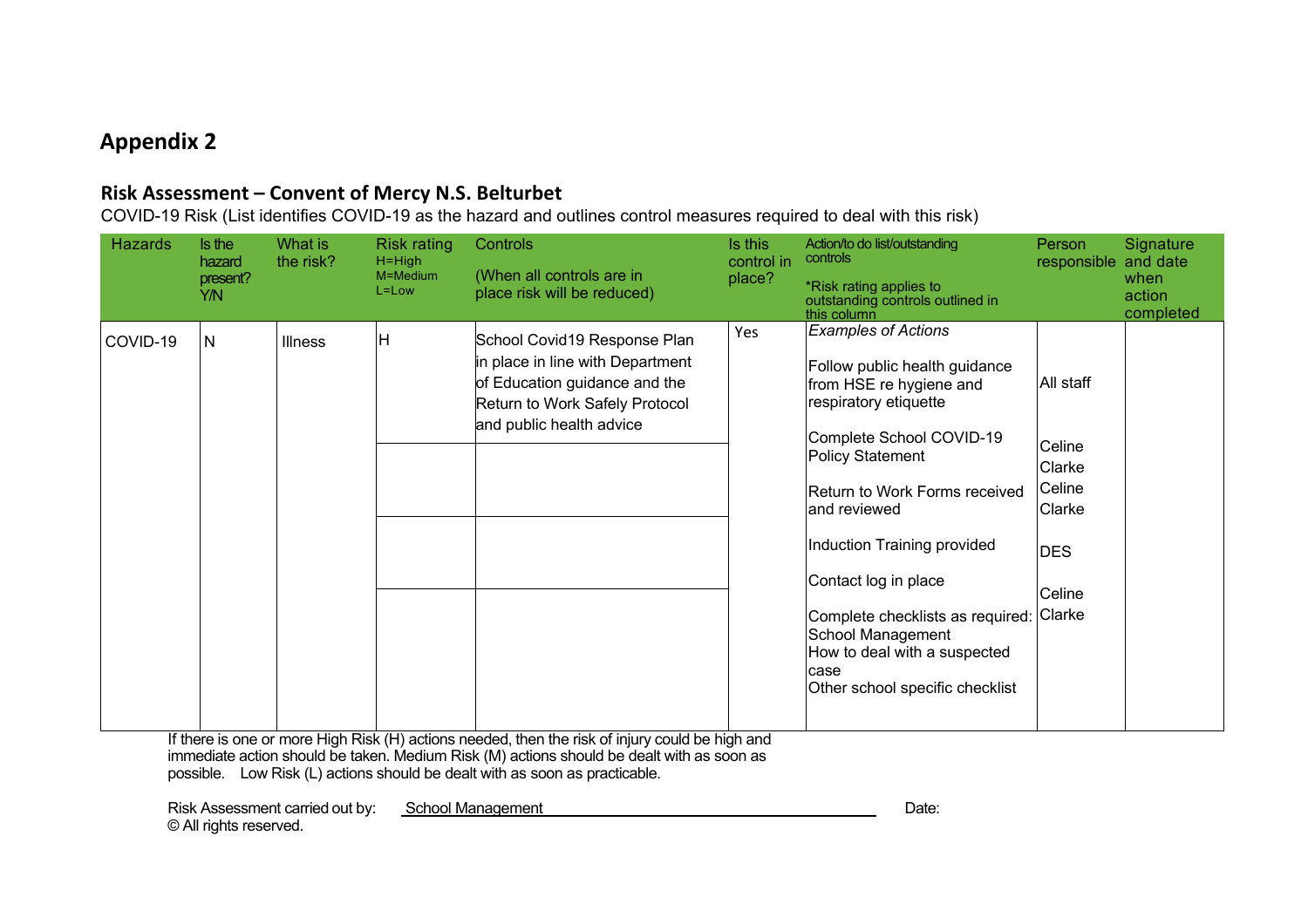# **Contact Tracing Log – Convent of Mercy N.S. Belturbet**

| Name of<br><b>School</b>                                                     |                                           |  |             |                           | <b>School Contact</b>              |  |                     |                                                     |
|------------------------------------------------------------------------------|-------------------------------------------|--|-------------|---------------------------|------------------------------------|--|---------------------|-----------------------------------------------------|
| <b>Address of</b>                                                            |                                           |  |             |                           | <b>Person</b><br>For Queries only: |  |                     |                                                     |
| <b>School</b>                                                                |                                           |  |             |                           | <b>Phone No</b>                    |  |                     |                                                     |
|                                                                              |                                           |  |             |                           | <b>Email</b>                       |  |                     |                                                     |
| Name of<br><b>Visitor</b>                                                    |                                           |  |             |                           |                                    |  | $Yes \Box No \Box$  | Was the visit pre-arranged with the Principal?      |
| <b>Date of Visit</b>                                                         | $\sim$ $\sim$ $\sim$ $\sim$               |  | <b>Time</b> | <b>Entry</b><br>to school | am $\square$ pm $\square$          |  | Exit<br>from School | am $\square$ pm $\square$                           |
| <b>Visitor</b><br><b>Status</b>                                              | Contractor<br>Parent/Guardian □<br>$\Box$ |  |             |                           |                                    |  |                     |                                                     |
| <b>Contact</b>                                                               | Company                                   |  |             |                           |                                    |  |                     |                                                     |
| details of<br>visitor                                                        | Name<br>(if applicable)                   |  |             |                           |                                    |  |                     |                                                     |
|                                                                              | Address                                   |  |             |                           |                                    |  |                     |                                                     |
|                                                                              | Contact No.                               |  |             |                           | <b>Email Address</b>               |  |                     |                                                     |
|                                                                              | Reason for<br>Visit                       |  |             |                           |                                    |  |                     |                                                     |
| Who the visitor met (separate line required for each person the visitor met) |                                           |  |             |                           |                                    |  |                     |                                                     |
| <b>Name of Person visited</b>                                                |                                           |  |             |                           |                                    |  |                     | Length of time spent with each person in the school |
|                                                                              |                                           |  |             |                           |                                    |  |                     |                                                     |
|                                                                              |                                           |  |             |                           |                                    |  |                     |                                                     |
|                                                                              |                                           |  |             |                           |                                    |  |                     |                                                     |